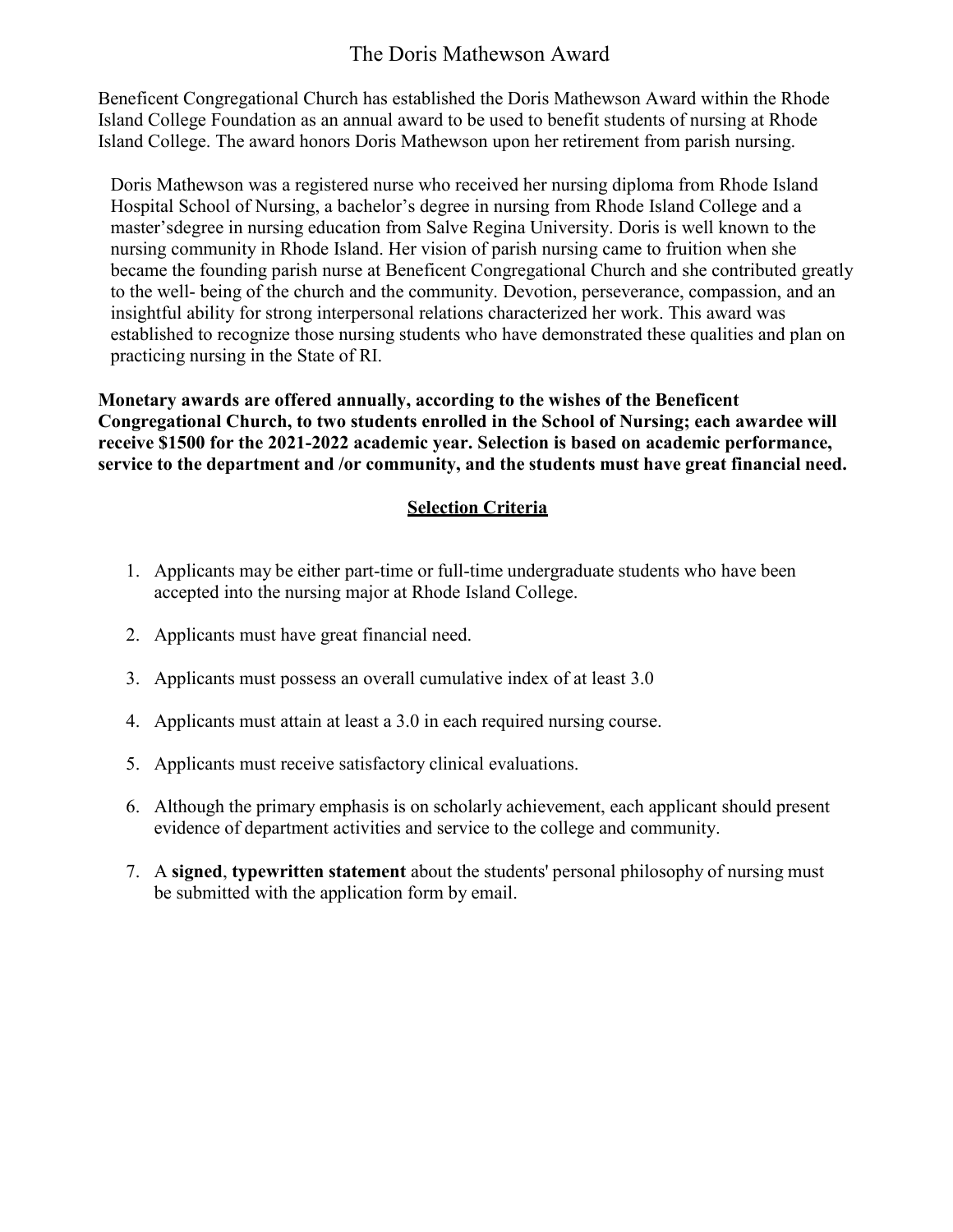#### THE DORIS MATHEWSON AWARD – **AY 2021-2022** -APPLICATION

Rhode Island College School of Nursing (RICSON)

**Nursing Scholarship applications are due by May 14, 2021**. The recipients of scholarships will be determined by a vote of the RICSON Nursing faculty. Decision letters will be emailed in **late August 2021**. Please send your completed, signed **application** form and typed **essay** as an attachment via **email** to Melissa DeCosta at **[mdecosta@ric.edu](mailto:mdecosta@ric.edu)** with the email subject **Nursing Scholarships.**

| RIC Student ID: Phone Number:                                                  |
|--------------------------------------------------------------------------------|
|                                                                                |
| Fall 2021 enrollment status: Sophomore   Junior   Senior<br><b>RN</b>          |
| Fall 2021 enrollment status: Part-time<br>Full-time                            |
| Are you a past nursing scholarship(s) recipient? No $\Box$ Yes                 |
| If yes, year:                                                                  |
|                                                                                |
| Other aid student applied for/may receive for academic year 2021-2022 (grants, |

In what way would you benefit by receiving this scholarship?

scholarships, waivers, awards, etc.): \_\_\_\_\_\_\_\_\_\_